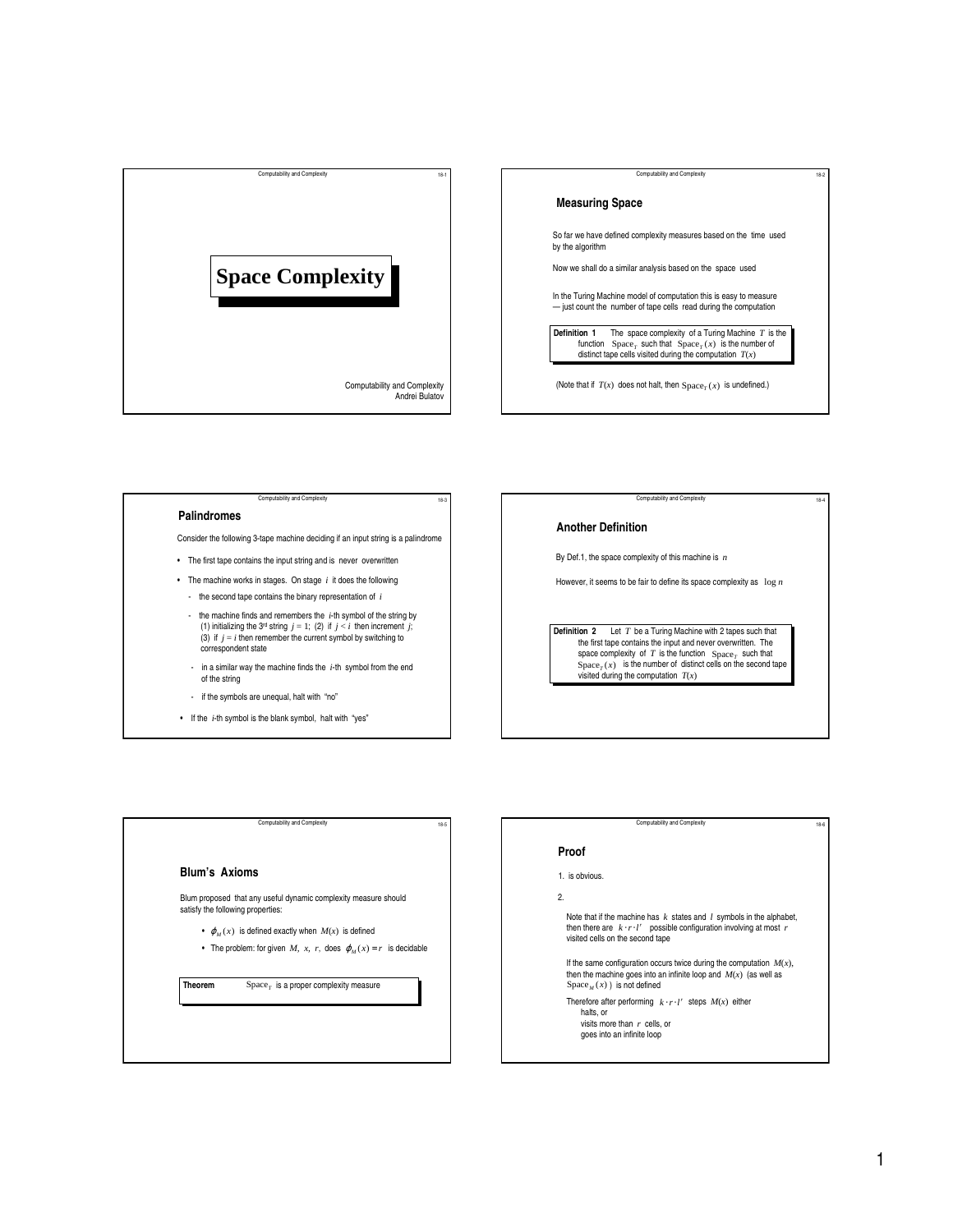# **Space Complexity of Problems**

As with time complexity, we cannot define an exact space complexity for a language, but we can give an asymptotic form …

Computability and Complexity 18-7

## **Definition**

For any function  $f_i$  we say that the space complexity of a decidable language L is in  $O(f)$  if there exists a Turing Machine T which decides L, and constants  $n_0$  and c such that for all inputs x with  $|x > n_0$ 

 $Space_{T}(x) \leq cf(|x|)$ 

**Space Complexity Classes** Now we are in a position to divide up the decidable languages into classes, according to their space complexity **Definition** The space complexity class SPACE[*f*] is defined to be the class of all languages with time complexity in  $O(f)$ (Note, it is sometimes called DSPACE[*f*] — for Deterministic Space)

Computability and Complexity 18-8

Computability and Complexity 18-10

Computability and Complexity **Definition**  $PSPACE = \bigcup$ SPACE $[n^k]$  $\mathbf{0}$ ≥ *k* **Polynomial Space** As with time, we can obtain a robust space complexity class by considering all polynomial space complexity classes

| ٠                       | Visiting a cell takes at least one time step, so we have                                                                                                     |
|-------------------------|--------------------------------------------------------------------------------------------------------------------------------------------------------------|
| <b>Theorem</b>          | TIME[ $f$ ] $\subset$ SPACE[ $f$ ]                                                                                                                           |
| blank tape cells, gives | • A more subtle analysis, based on the fact that there are only<br>$ O  \cdot f(n) \cdot  \Sigma ^{f(n)}$ different possible configurations with $f(n)$ non- |



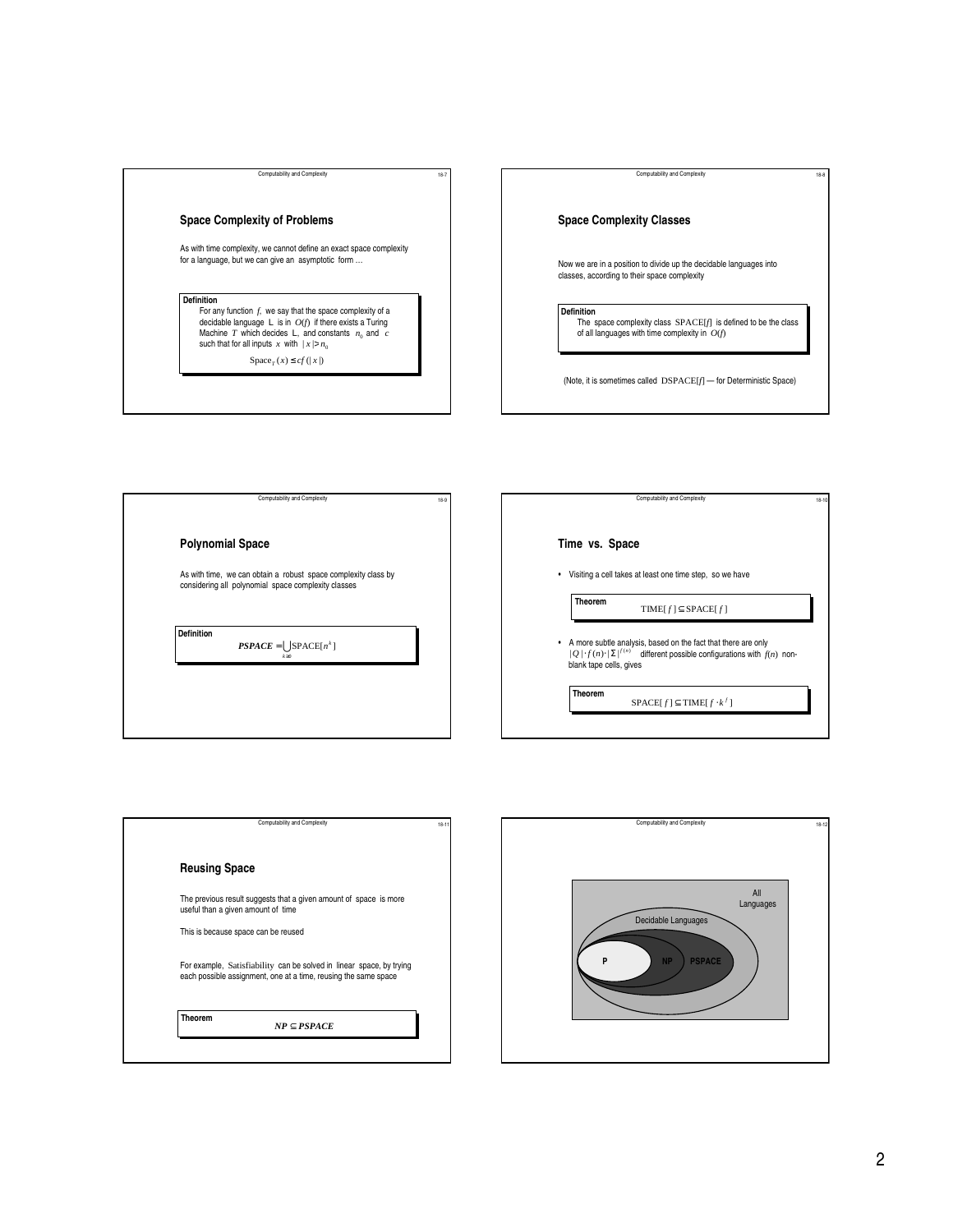

| Computability and Complexity                                     |
|------------------------------------------------------------------|
|                                                                  |
|                                                                  |
|                                                                  |
|                                                                  |
|                                                                  |
| Generalized Geography                                            |
|                                                                  |
| Instance: A game for 2 players consisting of a directed graph G, |
| and a start vertex s. Players take turns to move along           |
| the edges from the current vertex. A player who cannot           |
| move without returning to a vertex already visited loses         |
| Question: Is there a winning strategy for the first player?      |
|                                                                  |
|                                                                  |
|                                                                  |
|                                                                  |
|                                                                  |
|                                                                  |
|                                                                  |

**PSPACE-Completeness**

**Definition** A language L is said to be **PSPACE**-complete if, for any  $A \in PSPACE$ ,  $A \leq L$ 

Complexity

# **PSPACE-Complete Problem**

Instance: A quantified Boolean formula Quantified Boolean Formula

where each  $X_i$  is a Boolean variable,  $B(X_1, X_2, \ldots, X_n)$ is a Boolean expression involving  $X_1, X_2, \ldots, X_n$  and each  $Q_i$  is a quantifier (∃ or ∀).  $\Phi = ( Q_1 X_1 ) ( Q_2 X_2 ) \ldots ( Q_n X_n - B( X_1, X_2 , \ldots , X_n )$ 

Complexity

Question: Is Φ logically valid ?

**Theorem** QBF is PSPACE-complete

### **Proof**

First we show that QBF is in **PSPACE,** using the following recursive algorithm

Complexity

For the input Boolean sentence Φ

- If Φ contains no quantifiers, then it contains no variables, only constants. Evaluate this expression; accept if it is **true**; otherwise reject
- If  $\Phi = \exists X \ \Psi$  then  $\Phi$  is **true** if and only if  $\Phi|_{X=0} \sim \Phi|_{X=1}$  is **true.**<br> Recursively call the algorithm on  $\Phi|_{X=0}$  and  $\Phi|_{X=1}$ , and accept if one of them is accepted; otherwise reject and only if  $\Phi|_{X=0} \vee \Phi|_{X=1}$ <br> $\Phi|_{X=0}$  and  $\Phi|_{X=1}$ , and a
- If  $\Phi = \forall X \ \Psi$  then  $\Phi$  is **true** if and only if  $\Phi|_{X=0} \wedge \Phi|_{X=1}$  is **true.**<br>Recursively call the algorithm on  $\Phi|_{X=0}$  and  $\Phi|_{X=1}$ , and accept if both of them is accepted; otherwise reject  $\left\{\begin{array}{c} \Phi\big|_{x=0} \wedge \Phi\big|_{x=1} \ \Phi\big|_{x=0} \text{ and } \Phi\big|_{x=1}, \text{ and } \Phi\big|_{x=1} \end{array}\right.$

### Complexity

This algorithm is polynomial space, because

- on every round of recursion it needs to store only a transformed copy of the input formula
- the depth of recursion is the number of variables, *m*
- Therefore, it uses *m*⋅|Φ| space